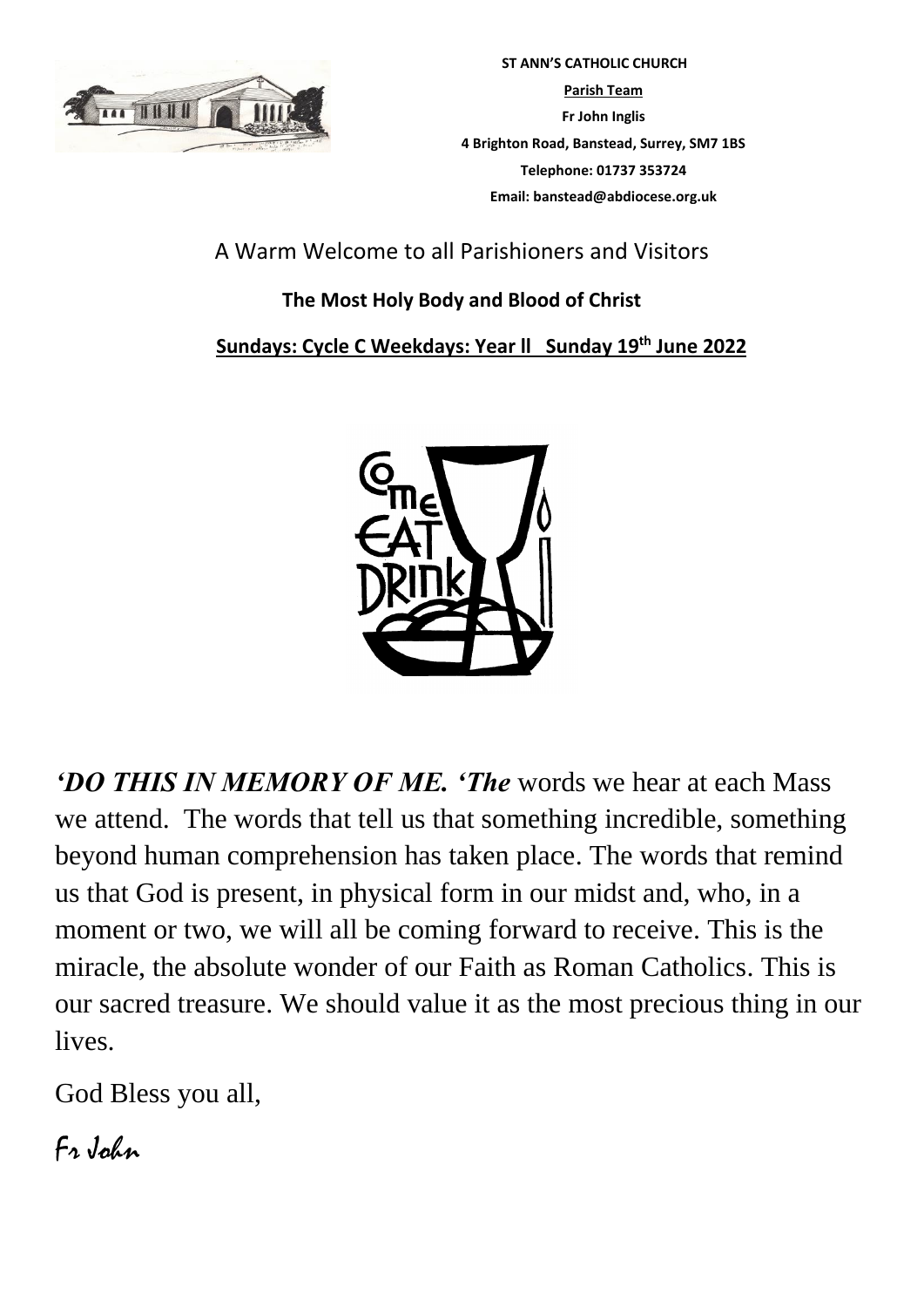PARISH ANNUAL GENERAL MEETING St Ann's Annual General Meeting will be held on **Sunday 26th June at 11.15am** in the Church Hall. Please do come along. Tea, coffee, or a glass of wine will be available.

# MASS FOR ANOINTING OF THE SICK

There will be a Mass on **Saturday 23rd July** at **11.00am** where there will be anointing of the sick.

The SVP will be hosting a tea in the hall annexe after the service.

The sign-up list will be in the Church porch next Sunday 26<sup>th</sup> June.

# ADORERS NEEDED



Adoration of the Blessed Sacrament is on Wednesdays & Thursdays, straight after 9.30am Mass until 12 Noon. Everyone is welcome to pray before the Blessed Sacrament.

On **Thursdays, between 11am and 12 Noon,** we are in needed of some more adorers. It does not have to be for the full hour, just as much or as little time as you can. Please let the parish office know if you can help.

# ST ANN'S CHOIR NEEDS YOU!

Do you enjoy singing hymns at Mass? Did you miss liturgical music during the Covid restrictions?

We have had a choir at St Ann's for many years and are looking for new members.

We would welcome men or women of any age; parents could join with their children.

There are no auditions and you do not have to be able to read music.

We practise on Wednesday evenings at 7:30 until about 8:30 or 9 o'clock.

Belonging to a choir is a good way to get to know a wider range of parishioners; and members have the opportunity to become involved in some Diocesan services at Arundel Cathedral.

If you are interested, please speak to Sheila Bonner or Flick Saunders after the 10:00 Mass; or you can contact Flick on 07710 262228, or email Sheila on [p.bonner53@btinternet.com](mailto:p.bonner53@btinternet.com)

SVP FOOD COLLECTION FOR THE LOCAL FOODBANK

For the Food List: Go to our website at [http://www.stannsbanstead.comf](http://www.stannsbanstead.com/)or an updated list, or visit

[https://epsomewell.foodbank.org.uk/give](https://epsomewell.foodbank.org.uk/give-help/donate-food/)[help/donate-food/](https://epsomewell.foodbank.org.uk/give-help/donate-food/)

#### THE WORLD MEETING OF FAMILIES

The World Meeting of Families happens every 3 years celebrating the wonder that lies within family life. Traditionally the event has been held in different locations across the world but with an eye to conserving the planet's resources this year we have been invited to celebrate this in our own local parishes **22-26 June 2022**. To see what is on offer please visit w: [www.romefamily2022.com/en.](http://www.romefamily2022.com/en) The Diocese has distributed prayer cards with a special prayer for families to pray together at home but there are lots of ways to get involved, to share your ideas for celebrating or find out more please E: [Katherine.bergin@abdiocese.org.uk](mailto:Katherine.bergin@abdiocese.org.uk)



There will be bric-a-brac and pre-loved toys on sale on Sunday 10th July after both 8.30am and 10.00am Masses. Thank you for supporting the SVP.

## PARISH SOCIAL LIFE

A date for your diary. Parish Mass, Barbecue on **Sunday 10th July 2022.** There will be a second Collection towards the food for this event on Sunday 3rd July.

YOUNG ADULTS (18-35) NORTH DOWNS WALK – SATURDAY 2 JULY 11.30-3PM

We gather together for Mass at St Joseph's in Dorking and then explore the local area together, joined by members of the Diocesan Vocations Team – have your best questions ready! Contact our Diocesan Youth Adviser E[:lizzie.wakeling@abdiocese.org.uk](mailto:lizzie.wakeling@abdiocese.org.uk) for more information.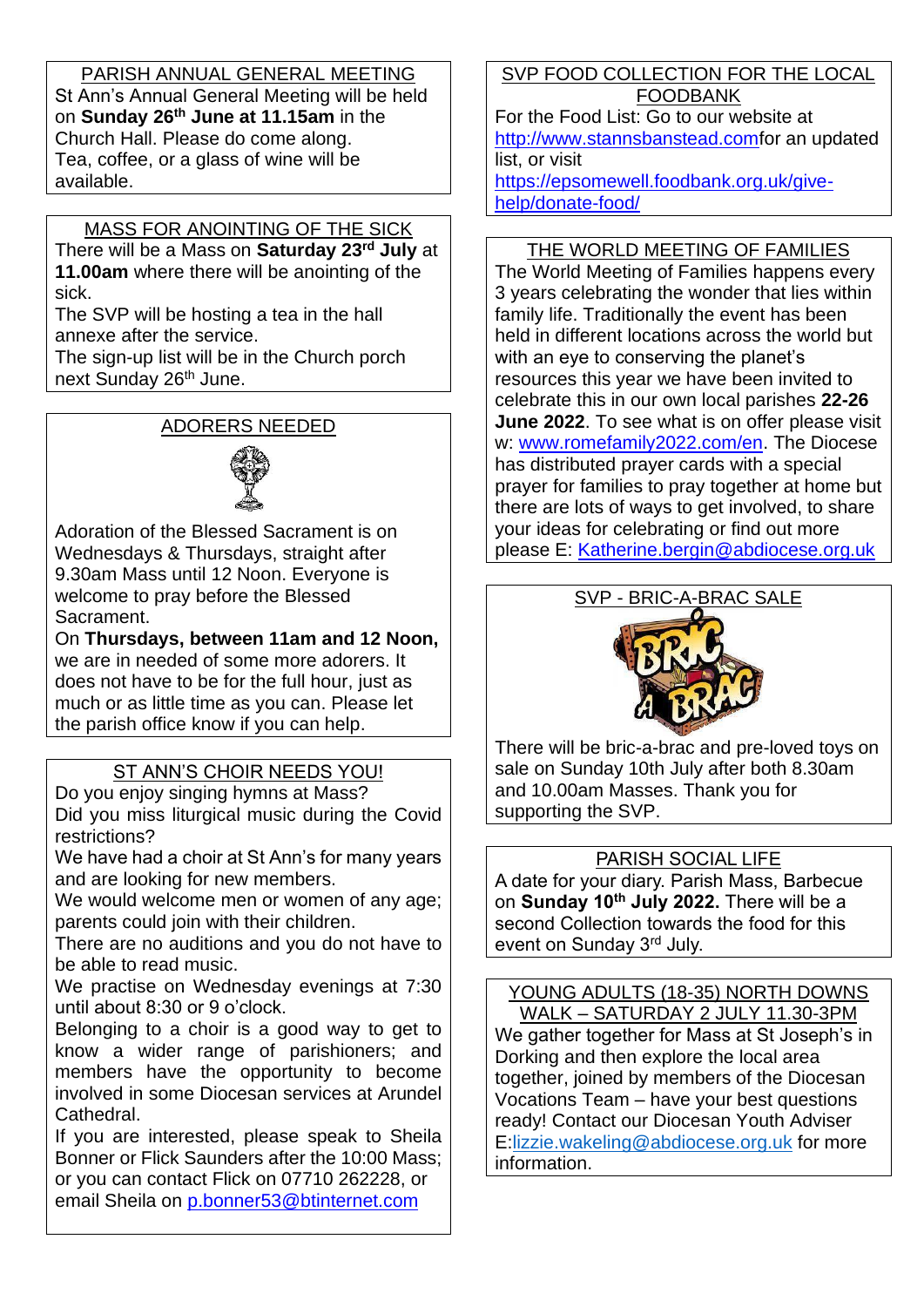## THEASCENT BOOKINGS ARE OPEN!

This amazing project for teenagers in year 10, 11 or 12 will help them grow in faith and confidence, as they explore what it means to be Catholic with other likeminded individuals. Contact our Diocesan Youth Adviser E[:lizzie.wakeling@abdiocese.org.uk](mailto:lizzie.wakeling@abdiocese.org.uk) or visit W[:www.theascentuk.co.uk](http://www.theascentuk.co.uk/) for more information.

#### CATHOLIC CERTIFICATE IN RELIGIOUS STUDIES (CCRS)

This course, which is for anyone interested in finding out more about their faith, begins again in the Diocese in the Autumn. For more information, please contact the Formation Adviser, Jon Harman E[:jon.harman@abdiocese.org.uk](mailto:jon.harman@abdiocese.org.uk)

# BEREAVEMENT CAFE

Are you struggling with bereavement or loss? Would it help to have someone to talk to? We have bereavement supporters trained to listen, support, and accompany people experiencing grief**. Call Joanna Stewart on 01737 355523 or Paula Thomas on 07710 099682** 

#### JESUIT MISSIONS

Wheat price increases are hitting poorer countries hard. Since the start of the year, wheat prices have gone up 53%. It is estimated that 400 million people depend on Ukraine's food exports. Many poorer countries are dependent on these exports to feed their people.

This Feast of Corpus Christi, we invite you and your parishioners to sign our URGENT petition to the G7 leaders, including the UK's Prime Minister, for their meeting in June to prioritise FOOD NOT FUEL.

Please take a card from the Church porch*. To be returned to the Jesuit Missions by 22nd June. [https://jesuitmissions.org.uk/food-not-fuel/](https://eur02.safelinks.protection.outlook.com/?url=https%3A%2F%2Fjesuitmissions.org.uk%2Ffood-not-fuel%2F&data=05%7C01%7Cbanstead%40abdiocese.org.uk%7Cd9717f86b9ac45a6362708da493634fc%7C2bf5dbc217ef4efca1c9ab2dc4edefd0%7C0%7C0%7C637902794412500167%7CUnknown%7CTWFpbGZsb3d8eyJWIjoiMC4wLjAwMDAiLCJQIjoiV2luMzIiLCJBTiI6Ik1haWwiLCJXVCI6Mn0%3D%7C3000%7C%7C%7C&sdata=P6QimWk1uZxPfKILZPBzmMQawNeqkMWeWRN06pqbQnw%3D&reserved=0)*

## CHILDREN'S RIDDLES

1.What is the smelliest sport?

2.Why did the snowman dress up?

3.Why do artist make lots of money?

#### SECOND COLLECTIONS

**This Sunday 19th June** - Day for Life. Focusing this year on care of the elderly.

Sunday 3rd July - Food for the parish BBQ.

Sunday 10<sup>th</sup> July - Sea Sunday.

| PLEASE PRAY FOR THOSE IN OUR PARISH |                         |  |
|-------------------------------------|-------------------------|--|
| <b>WHO ARE SICK</b>                 |                         |  |
| <b>Helen Guinness</b>               | <b>Freda Griffiths</b>  |  |
| Karen Murray                        | <b>Maureen Reilly</b>   |  |
| <b>Bob Graham</b>                   | Eileen Graham           |  |
| <b>Indira Louis</b>                 | Ashlee Rodgers          |  |
| Christian Requena                   | <b>Gillian Doherty</b>  |  |
| <b>Wendy Counsell</b>               | Joshua Anderson         |  |
| <b>Damian Poole</b>                 | <b>Guilherme Guedes</b> |  |
| Michael Monaco                      | Allan Norman            |  |
| Josie Monaco                        | <b>Edmund Louis</b>     |  |
| <b>Helen Kershaw</b>                | Michael Ashman          |  |
| Jane Scargill                       | Jake Brauer             |  |
| Jonathan Lewis                      | <b>Susan Smith</b>      |  |
| Cyrus Pascoe                        | <b>Peter Baikie</b>     |  |
| David Ibbs                          | <b>Arthur Harding</b>   |  |
| Amy Grey                            | <b>Stephen Martin</b>   |  |
| Angela MacDonald                    | Sean Gilligan           |  |
| Gillian Wooldridge                  | <b>Spencer Thorpe</b>   |  |
| <b>Catherine Roberts</b>            | James Joseph            |  |
| <b>Trish Nathan</b>                 | <b>Cathy Paxton</b>     |  |
| <b>Donato Marchese</b>              |                         |  |